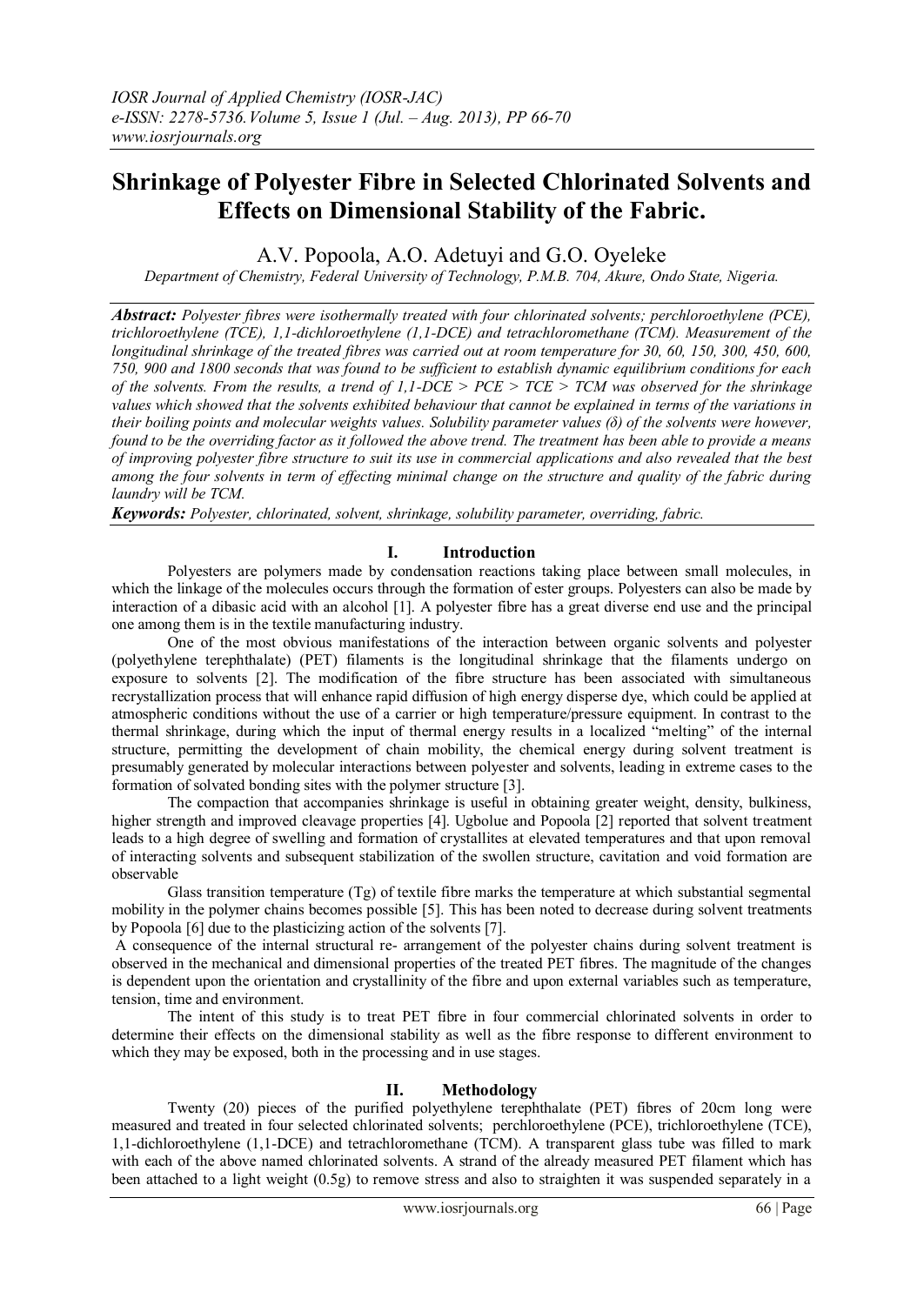100 ml measuring cylinder filled with the chlorinated solvents for 30, 60, 150, 300, 450 and 600, 750, 900 and 1800 seconds respectively at room temperature. The treated PET filaments were air-dried at room temperature and the difference in length before and after the solvent treatments was measured while the amount of shrinkage was calculated in percentage of the initial length.

# **III. Results and Discussion**

**3.1 Results Table 1: Results of Time of Treatment and Shrinkage of PET Fibre in the Chlorinated Solvents.**

| <b>Pretreatment Time</b> | Shrinkage (cm)  |                 |               |               |  |  |  |
|--------------------------|-----------------|-----------------|---------------|---------------|--|--|--|
| (sec)                    | TCM             | PCE             | TCE           | 1.1 DCE       |  |  |  |
| 30                       | $0.14 \pm 0.03$ | $0.24 + 0.03$   | $0.16 + 0.05$ | $0.24 + 0.04$ |  |  |  |
| -60                      | $0.16 + 0.01$   | $0.24 + 0.04$   | $0.18 + 0.05$ | $0.28 + 0.05$ |  |  |  |
| <b>150</b>               | $0.18 + 0.05$   | $0.26 + 0.05$   | $0.20 + 0.03$ | $0.30 + 0.03$ |  |  |  |
| 300                      | $0.20 + 0.03$   | $0.28 + 0.04$   | $0.22 + 0.02$ | $0.32 + 0.03$ |  |  |  |
| 450                      | $0.22 + 0.03$   | $0.30 + 0.03$   | $0.24 + 0.04$ | $0.34 + 0.02$ |  |  |  |
| 600                      | $0.24 + 0.03$   | $0.32{\pm}0.03$ | $0.26 + 0.03$ | $0.36 + 0.04$ |  |  |  |
| 750                      | $0.26 + 0.05$   | $0.34 + 0.02$   | $0.28 + 0.04$ | $0.38 + 0.05$ |  |  |  |
| -900                     | $0.28 + 0.03$   | $0.36 + 0.04$   | $0.30 + 0.03$ | $0.40 + 0.02$ |  |  |  |
| 1800                     | $0.28 + 0.03$   | $0.36 + 0.04$   | $0.30 + 0.05$ | $0.40 + 0.02$ |  |  |  |
|                          |                 |                 |               |               |  |  |  |

Results are average of Twenty (20) Determinations  $\pm$  Standard Deviation.

| Pretreatment Time<br>(sec) | $\cdots$<br>Shrinkage $(\% )$ |      |            |         |  |
|----------------------------|-------------------------------|------|------------|---------|--|
|                            | <b>TCM</b>                    | PCE  | <b>TCE</b> | 1,1 DCE |  |
| 30                         | 0.70                          | 1.00 | 0.80       | 1.20    |  |
| 60                         | 0.80                          | 1.20 | 0.90       | 1.40    |  |
| 150                        | 0.90                          | 1.30 | 1.01       | 1.50    |  |
| 300                        | 1.00                          | 1.40 | 1.10       | 1.60    |  |
| 450                        | 1.10                          | 1.51 | 1.20       | 1.70    |  |
| 600                        | 1.20                          | 1.60 | 1.30       | 1.80    |  |
| 750                        | 1.29                          | 1.70 | 1.40       | 1.89    |  |
| 900                        | 1.40                          | 1.80 | 1.50       | 2.00    |  |
| 1800                       | 1.40                          | 1.80 | 1.50       | 2.00    |  |

| Table 2: Time of Treatment and Percentage Shrinkage of PET Fibre |
|------------------------------------------------------------------|
|                                                                  |

(Calculated from table 1)

## **3.2 Discussion**

The results of the shrinkage observed by treating the polyester in the selected chlorinated solvents are presented on Table 1 and the percentage shrinkage values contained in table 2.

In all the determinations, 20 samples were used in each case and the results shown in the tables were calculated on the mean values from the entire population chosen. For ease of comparison, Table 2 reveals the results for the shrinkage values at a glance. It was observed from Tables 1 and 2 that the least shrinkage was caused by TCM having a value of 14% for 30s of contact and 28% for 1800s. This was closely followed by TCE with 16% shrinkage for 30s and 30% for 1800s, PCE and 1,1-DCE gave higher values of shrinkage in that order showing 20% for 30s and 36% for 1800s for PCE and 24% for 30s and 40% for 1800s in case of 1,1-DCE.

Certain factors may be responsible for this trend which may include

- (1) the molecular mass and size of the solvents vis-à-vis the ability of the solvents to penetrate the polyester matrix to effect shrinkage.
- (2) the solubility parameters of the liquids which define the ability of the polymer: liquid pair to interact on the basis of similar forces of operation.

Since the polymer fibre being used in this case is same, it is safely assumed that factors such as its crystalline/amorphous ratio, transition temperature and other morphological factors that can influence liquid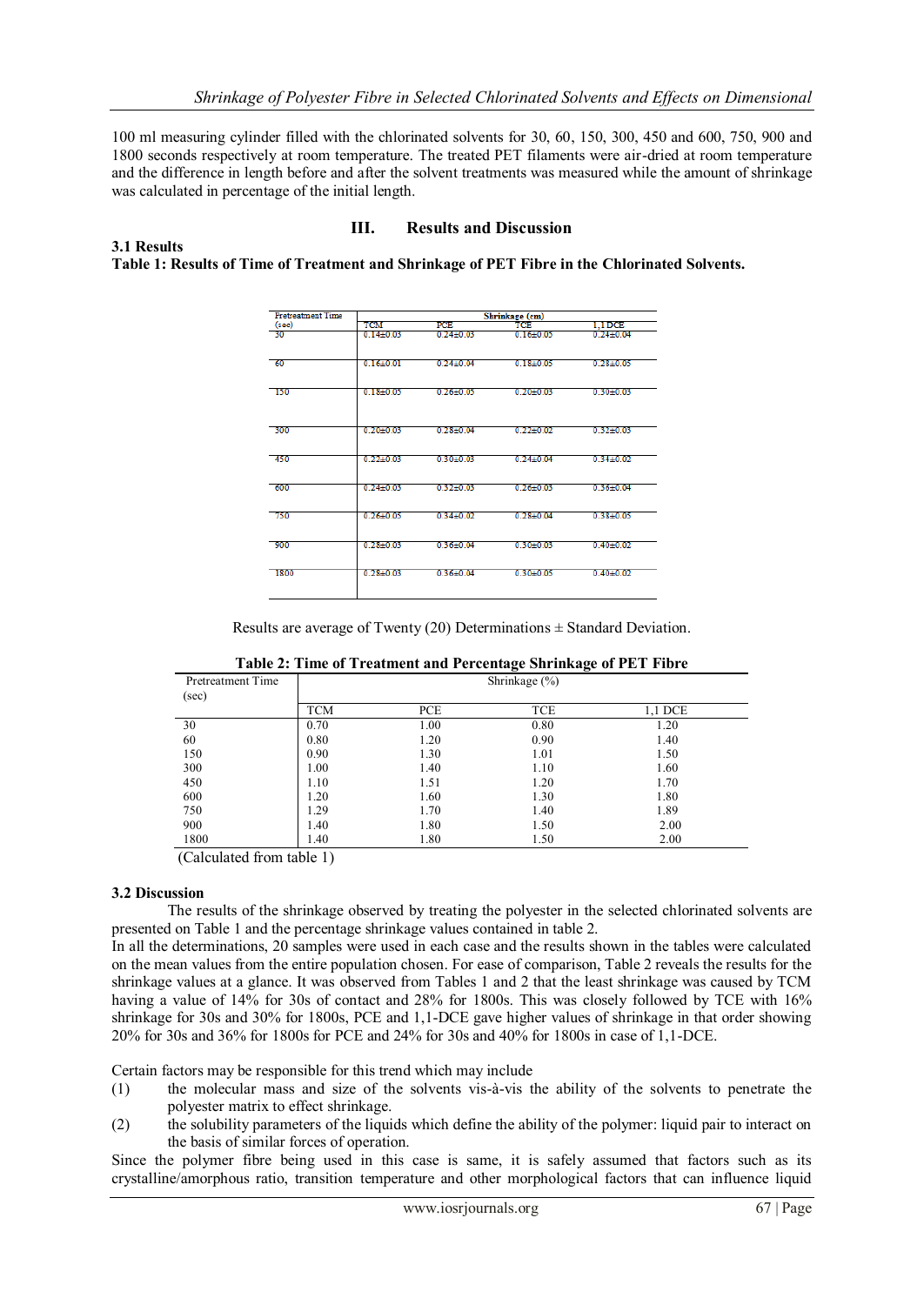sorption and shrinkage are the same for all the cases of treatment. The boiling points, molecular weight, structure and solubility parameters of the four solvents and that of the polyester are reproduced in Table 3.

**Table 3: Boiling Points, Molecular Weights, Solubility Parameters and Structures of the four Chlorinated Solvents**.

| Solvent    | B. pt (°C) | Mol. Wt. (g/mol) | Sol. Parameter( $\delta$ ) | Structure                                           |
|------------|------------|------------------|----------------------------|-----------------------------------------------------|
| <b>TCM</b> | 76.7       | 166              | 8.65                       | Cl<br>$Cl - C - Cl$<br>Cl                           |
| PCE        | 121        | 154              | 9.30                       | Cl<br>Cl<br>$C = 0$<br>CI<br>C                      |
| TCE        | 86.9       | 131.5            | 9.28                       | Cl <sub>2</sub><br>C1<br>C=0<br>C <sub>1</sub><br>Н |
| $1,1$ -DCE | 31         | 97               | 9.76                       | $H \cdot$<br>$C = C$<br>Cl<br>Н                     |
| <b>PET</b> |            |                  | 10.70                      |                                                     |



**Fig. 1:** Structure of PET Fibre.



## **Fig. 2: Showing the Treatment time and Shrinkage (%) of the Fibre in the Chlorinated Solvents.**

Figure 2, revealed a rapid increase in the percentage shrinkage values of the solvent treated fibres with increase in treatment time over a period of 900 secs before equilibrium shrinkage was achieved. This showed that shrinkage is time dependent.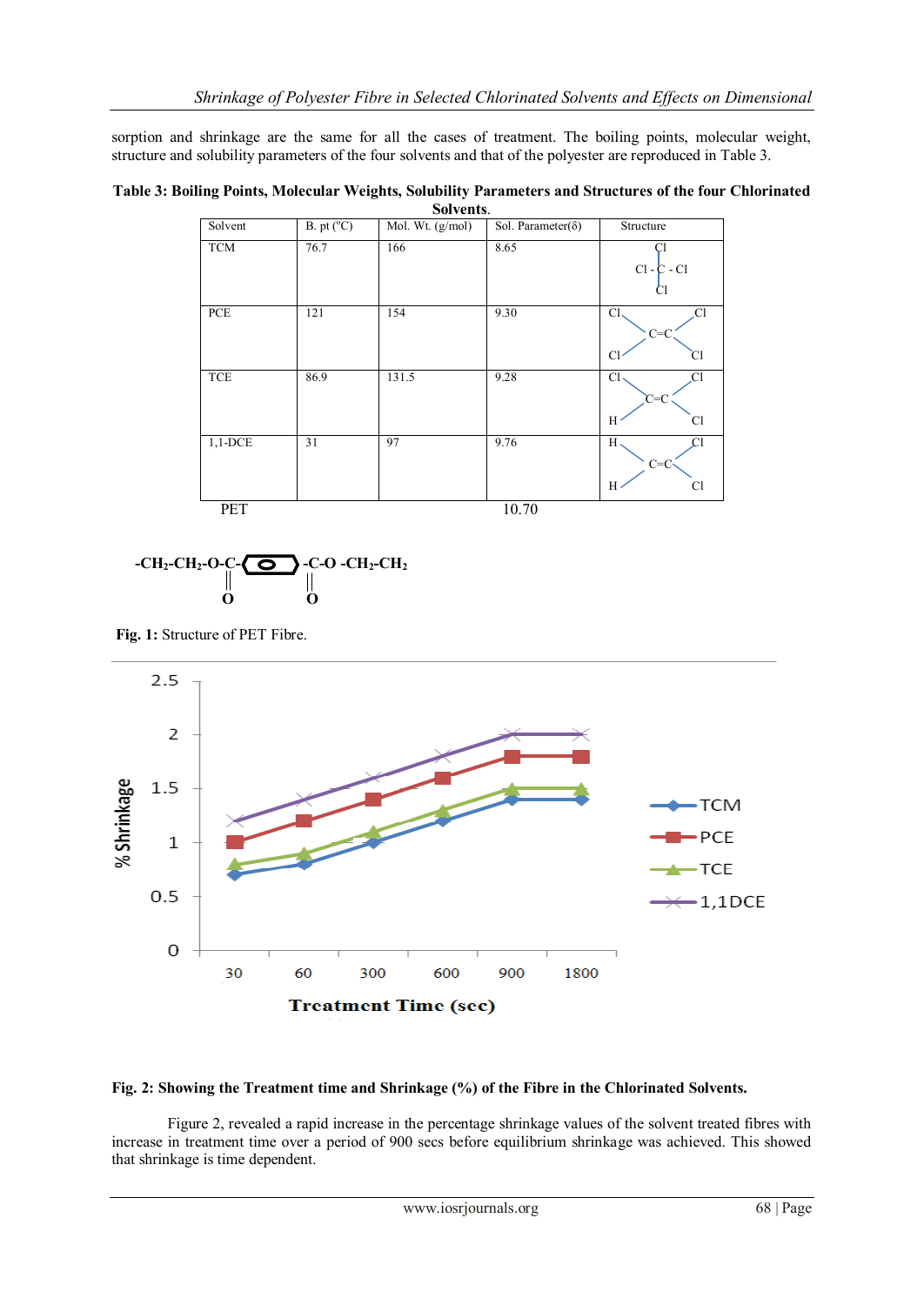From the values of the boiling points, molecular weights, solubility parameters and molecular structures of both the solvents and the polymer shown above, the overriding factors responsible for the trend in the shrinkage values observed are quite evident.

# **3.2.1 Molecular weights of the solvents.**

From the perspectives of the molecular weights of the various solvents used, the order is that 1,1-DCE < TCE< PCE< TCM. In order words, the expected trend of solvent diffusion capacity into the polyester should be 1,1-DCE to be faster than TCE, then PCE and TCM in that order. As this will also reflect the ability of the solvents to penetrate the amorphous regions thereby affecting the overall morphology of the polymer i.e shrinkage and crystallization, then the amount of shrinkage caused should strictly follow that order. The result obtained did not actually follow this trend as the highest shrinkage value were caused by 1,1-DCE > PCE > TCE and TCM in that order with PCE swapping position with TCE to obliterate the observed order of their respective molecular weights. While it may be argued that this observation follows an expected order with anomalous behaviour from PCE, it is difficult to infer that, factors other than molecular weights of the solvents are not at play in deciding the shrinkage capacity of the polymer.

## **3.2.2 Boiling points of the Solvents**

The ability of liquids to vaporize and diffuse into polymer matrix and penetrate the amorphous phase will depend on the heat of vapourization and by implication the forces of attraction holding the liquids together.

The heat of vapourization of a liquid is a useful quantity because it allows the calculation of the vapour pressure of the liquid at any temperature [8,9]. Thus, the boiling points of the respective solvents hold a crucial key to this observation. The lowest boiling point liquid here being 1,1-DCE is expected to agree to this rule as it has a boiling point of 31<sup>0</sup>C and this also displays the highest shrinkage in line with the observed trend. However, the remaining liquids in their respective order of boiling points are TCM (76.7<sup>0</sup>C), TCE (86.9<sup>0</sup>C) and PCE  $(121^{\circ}$ C). Expectedly, given this order, the shrinkage values will be expected to follow in the order of 1, 1-DCE > TCM > TCE and PCE which again is seen to negate the observed trend.

## **3.2.3 Solubility parameter of the polymer and the solvents**

The solubility parameters of the liquids used against that of the polymer are shown in Table 3. The solubility parameter concept defines the ability of the polymer/liquid to interact on the basis of similar forces of attraction operating between them. It also provides a numerical estimate of the degree of interaction between materials and can be good indications of solubility, particularly for non polar materials such as polymers [10].

Looking at the distribution of chemical bonds in the polymer and the solvents, a unique trend becomes discernible which could unlock the explanation for the observed results of the shrinkage experiments. The structure of the polymer consists of a flexible *ethylenic* residue with saturated σ **-**bonds sandwiched by a rigid benzene ring with resonating conjugated double bonds flanked by two -COO- residues all having both  $\sigma$  and  $\pi$ bonds. Considering the structures of the four (4) solvents, one finds that 1,1-DCE, PCE and TCE also share similar bond structures as they all contain unsaturated C=C carrying  $\pi$  bonds within the molecules in addition to C-C  $\sigma$  and C-Cl and C-H  $\sigma$  bonds. Thus, similar forces of attraction varying only in degrees arising from slight differences in their polarities do operate in their structures. It is not surprising, therefore, that the solubility parameters of the three (3) solvents are within close range of one another and also closer to that of the polymer (10.7) compared to the distant value of 8.65 for TCM. What therefore, distinguishes them from one another, is the value of their respective solubility parameters which are  $\delta = 9.76$  for 1,1-DCE, 9.30 for PCE, 9.28 for TCE and 8.65 for TCM in relation to the 10.7 value for the polymer.

Since the observed trend of the shrinkage values follow the trend of the solubility parameters, it is safe to infer that the most important factor that has influenced the shrinkage of the polymer in the various liquids is, therefore, that of solubility parameter.

## **3.2.4 Effect on dimensional stability of the fibre**

One of the core objectives for assessing the level of shrinkages caused by the chlorinated solvents on the polyester is to evaluate such effects on the dimensional stability of the polymer since this is very crucial to the laundry industry. To obtain the best results from laundry operations, liquids with the minimum harmful effects on the structures and aesthetics of the fabrics in addition to giving the best cleaning services are to be preferred. From the results obtained from the shrinkage values, 1,1-DCE, PCE, TCE and TCM have equilibrium shrinkage values of 40%, 36%, 30% and 28% respectively on the dimensional change of polyester fibre.

Consequently, the best among the four solvents in terms of effecting minimal changes on the structure and quality of the fabric during laundry was found to be tetrachloromethane (TCM).

# **IV. Conclusion**